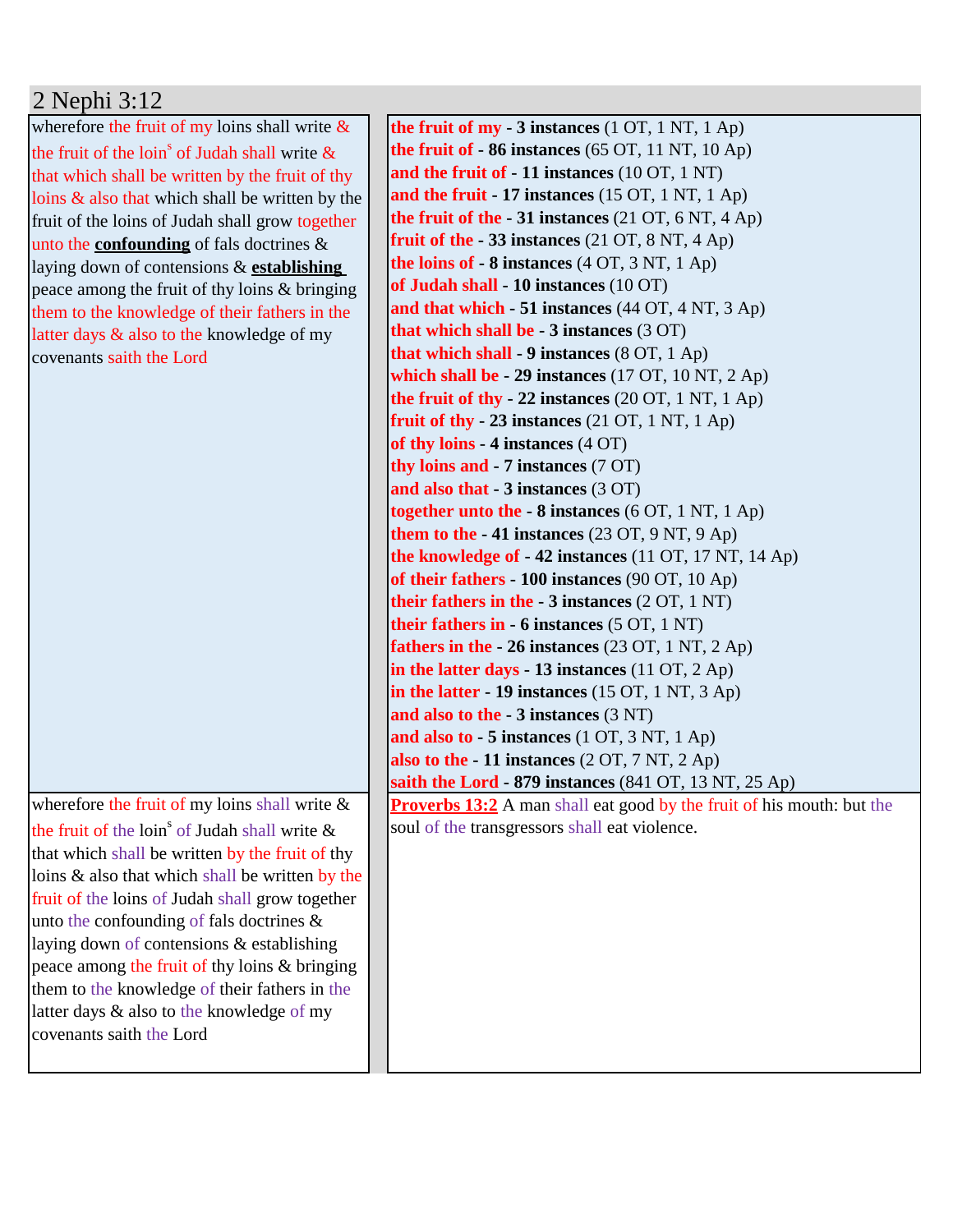| wherefore the fruit of my loins shall write &                | <b>Proverbs 12:14</b> A man shall be satisfied with good by the fruit of his |
|--------------------------------------------------------------|------------------------------------------------------------------------------|
| the fruit of the loin <sup>s</sup> of Judah shall write $\&$ | mouth: and the recompence of a man's hands shall be rendered unto him.       |
| that which shall be written by the fruit of thy              |                                                                              |
| loins $\&$ also that which shall be written by the           |                                                                              |
| fruit of the loins of Judah shall grow together              |                                                                              |
| unto the confounding of fals doctrines $\&$                  |                                                                              |
| laying down of contensions & establishing                    |                                                                              |
| peace among the fruit of thy loins & bringing                |                                                                              |
| them to the knowledge of their fathers in the                |                                                                              |
| latter days & also to the knowledge of my                    |                                                                              |
| covenants saith the Lord                                     |                                                                              |
|                                                              |                                                                              |
| wherefore the fruit of my loins shall write $\&$             | <b>Psalm 104:13</b> He watereth the hills from his chambers: the earth is    |
| the fruit of the loin <sup>s</sup> of Judah shall write $\&$ | satisfied with the fruit of thy works.                                       |
| that which shall be written by the fruit of thy              |                                                                              |
| loins & also that which shall be written by the              |                                                                              |
| fruit of the loins of Judah shall grow together              |                                                                              |
| unto the confounding of fals doctrines &                     |                                                                              |
| laying down of contensions & establishing                    |                                                                              |
| peace among the fruit of thy loins & bringing                |                                                                              |
| them to the knowledge of their fathers in the                |                                                                              |
| latter days & also to the knowledge of my                    |                                                                              |
| covenants saith the Lord                                     |                                                                              |
|                                                              |                                                                              |
| wherefore the fruit of my loins shall write $\&$             | Psalm 127:3 Lo, children are an heritage of the LORD: and the fruit of       |
| the fruit of the loin <sup>s</sup> of Judah shall write $\&$ | the womb is his reward.                                                      |
| that which shall be written by the fruit of thy              |                                                                              |
| loins $\&$ also that which shall be written by the           |                                                                              |
| fruit of the loins of Judah shall grow together              |                                                                              |
| unto the confounding of fals doctrines $\&$                  |                                                                              |
| laying down of contensions & establishing                    |                                                                              |
| peace among the fruit of thy loins & bringing                |                                                                              |
| them to the knowledge of their fathers in the                |                                                                              |
| latter days & also to the knowledge of my                    |                                                                              |
| covenants saith the Lord                                     |                                                                              |
|                                                              |                                                                              |
|                                                              |                                                                              |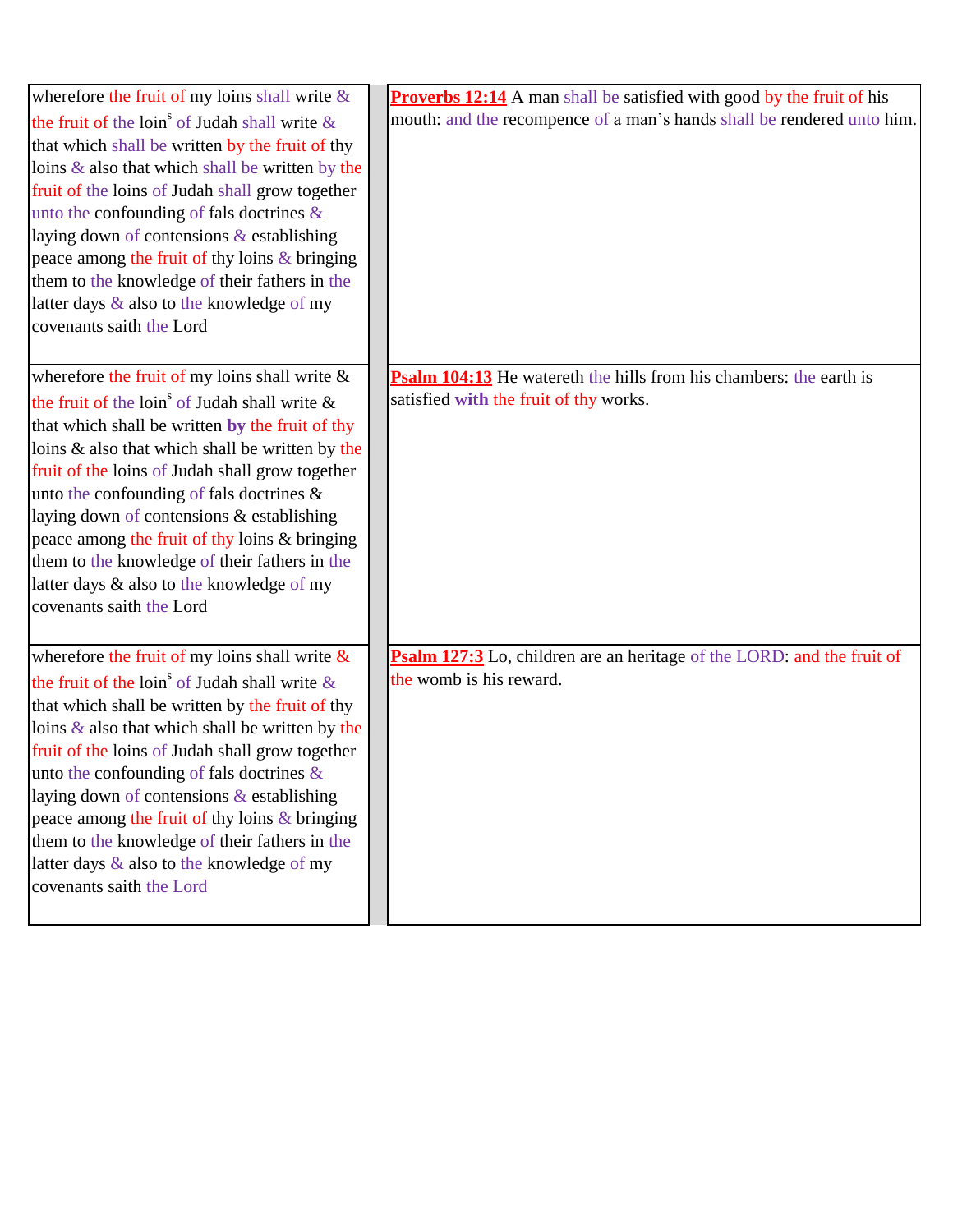| wherefore the fruit of my loins shall write $\&$             | Isaiah 4:2 In that day shall the branch of the LORD be beautiful and                                      |
|--------------------------------------------------------------|-----------------------------------------------------------------------------------------------------------|
| the fruit of the loin <sup>s</sup> of Judah shall write $\&$ | glorious, and the fruit of the earth shall be excellent and comely for them                               |
| that which shall be written by the fruit of thy              | that are escaped of Israel.                                                                               |
| loins & also that which shall be written by the              |                                                                                                           |
| fruit of the loins of Judah shall grow together              |                                                                                                           |
| unto the confounding of fals doctrines &                     |                                                                                                           |
| laying down of contensions & establishing                    |                                                                                                           |
| peace among the fruit of thy loins & bringing                |                                                                                                           |
| them to the knowledge of their fathers in the                |                                                                                                           |
| latter days & also to the knowledge of my                    |                                                                                                           |
| covenants saith the Lord                                     |                                                                                                           |
|                                                              |                                                                                                           |
| wherefore the fruit of my loins shall write &                | <b>Exodus 1:5</b> And all the souls that came out of the loins of Jacob were                              |
| the fruit of the loin <sup>s</sup> of Judah shall write $\&$ | seventy souls: for Joseph was in Egypt already.                                                           |
| that which shall be written by the fruit of thy              |                                                                                                           |
| loins & also that which shall be written by the              |                                                                                                           |
| fruit of the loins of Judah shall grow together              |                                                                                                           |
| unto the confounding of fals doctrines &                     |                                                                                                           |
| laying down of contensions & establishing                    |                                                                                                           |
| peace among the fruit of thy loins & bringing                |                                                                                                           |
| them to the knowledge of their fathers in the                |                                                                                                           |
| latter days & also to the knowledge of my                    |                                                                                                           |
| covenants saith the Lord                                     |                                                                                                           |
|                                                              |                                                                                                           |
|                                                              |                                                                                                           |
| wherefore the fruit of my loins shall write $\&$             | Hebrews 7:5 And verily they that are of the sons of Levi, who receive                                     |
| the fruit of the loin <sup>s</sup> of Judah shall write $\&$ | the office of the priesthood, have a commandment to take tithes of the                                    |
| that which shall be written by the fruit of thy              | people according to the law, that is, of their brethren, though they come<br>out of the loins of Abraham: |
| loins $\&$ also that which shall be written by the           |                                                                                                           |
| fruit of the loins of Judah shall grow together              |                                                                                                           |
| unto the confounding of fals doctrines $\&$                  |                                                                                                           |
| laying down of contensions & establishing                    |                                                                                                           |
| peace among the fruit of thy loins & bringing                |                                                                                                           |
| them to the knowledge of their fathers in the                |                                                                                                           |
| latter days & also to the knowledge of my                    |                                                                                                           |
| covenants saith the Lord                                     |                                                                                                           |
|                                                              |                                                                                                           |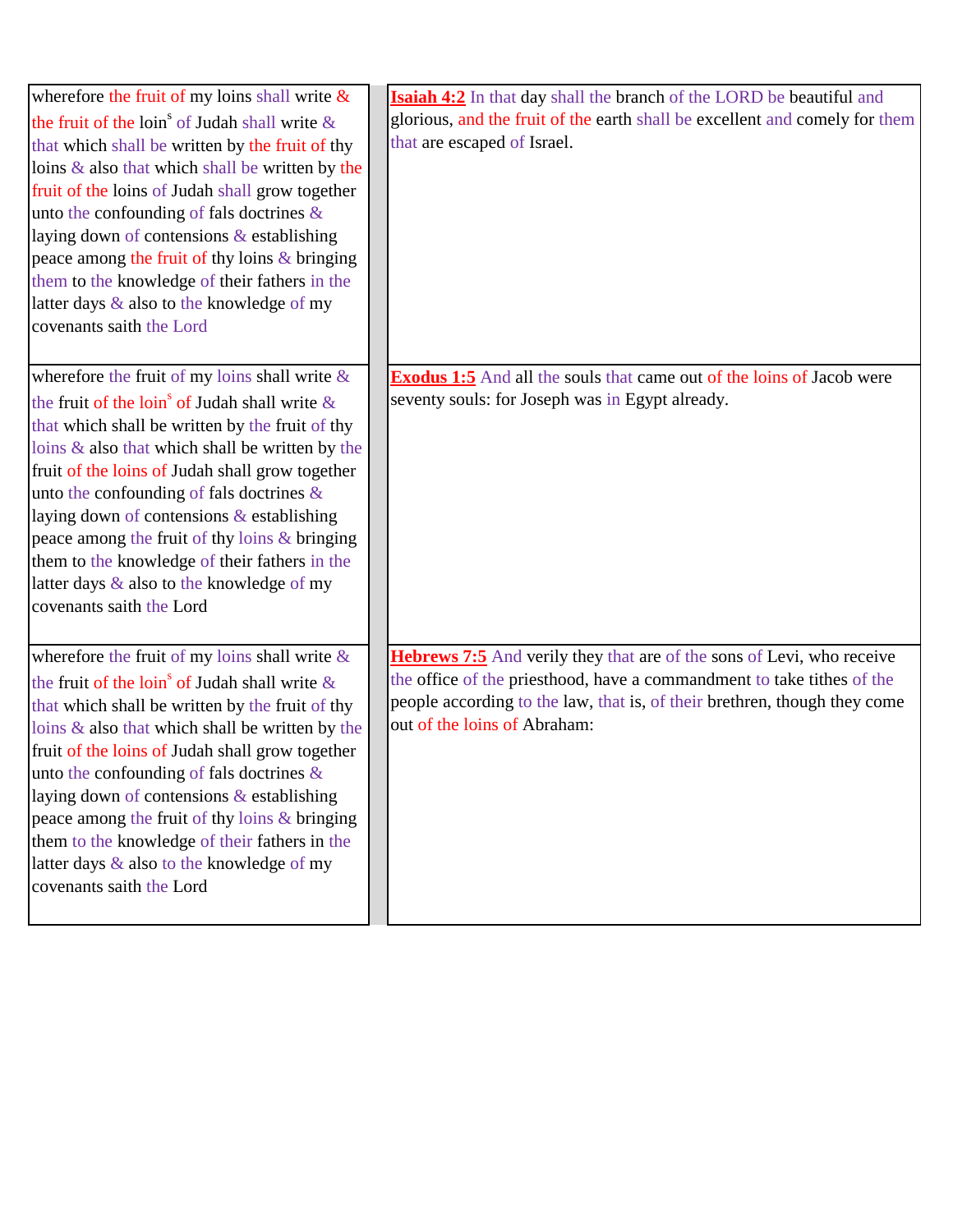| wherefore the fruit of my loins shall write $\&$             | Job 36:16 Even so would he have removed thee out of the strait into a       |
|--------------------------------------------------------------|-----------------------------------------------------------------------------|
| the fruit of the loin <sup>s</sup> of Judah shall write $\&$ | broad place, where there is no straitness; and that which should be set on  |
| that which shall be written by the fruit of thy              | thy table should be full of fatness.                                        |
| loins $\&$ also that which shall be written by               |                                                                             |
| the fruit of the loins of Judah shall grow                   |                                                                             |
| together unto the confounding of fals                        |                                                                             |
| doctrines $\&$ laying down of contensions $\&$               |                                                                             |
| establishing peace among the fruit of thy loins              |                                                                             |
| & bringing them to the knowledge of their                    |                                                                             |
| fathers in the latter days & also to the                     |                                                                             |
| knowledge of my covenants saith the Lord                     |                                                                             |
| wherefore the fruit of my loins shall write $\&$             | Psalm 69:22 Let their table become a snare before them: and that which      |
| the fruit of the loin <sup>s</sup> of Judah shall write $\&$ | should have been for their welfare, let it become a trap.                   |
| that which shall be written by the fruit of thy              |                                                                             |
| loins $\&$ also that which shall be written by               |                                                                             |
| the fruit of the loins of Judah shall grow                   |                                                                             |
| together unto the confounding of fals                        |                                                                             |
| doctrines $\&$ laying down of contensions $\&$               |                                                                             |
| establishing peace among the fruit of thy loins              |                                                                             |
| & bringing them to the knowledge of their                    |                                                                             |
| fathers in the latter days $\&$ also to the                  |                                                                             |
| knowledge of my covenants saith the Lord                     |                                                                             |
| wherefore the fruit of my loins shall write $\&$             | <b>John 21:25</b> And there are also many other things which Jesus did, the |
| the fruit of the $\text{loin}^s$ of Judah shall write $\&$   | which, if they should be written every one, I suppose that even the world   |
| that which shall be written by the fruit of                  | itself could not contain the books that should be written. Amen.            |
| thy loins & also that which shall be written by              |                                                                             |
| the fruit of the loins of Judah shall grow                   |                                                                             |
| together unto the confounding of fals                        |                                                                             |
| doctrines & laying down of contensions &                     |                                                                             |
| establishing peace among the fruit of thy loins              |                                                                             |
| $&$ bringing them to the knowledge of their                  |                                                                             |
| fathers in the latter days & also to the                     |                                                                             |
| knowledge of my covenants saith the Lord                     |                                                                             |
|                                                              |                                                                             |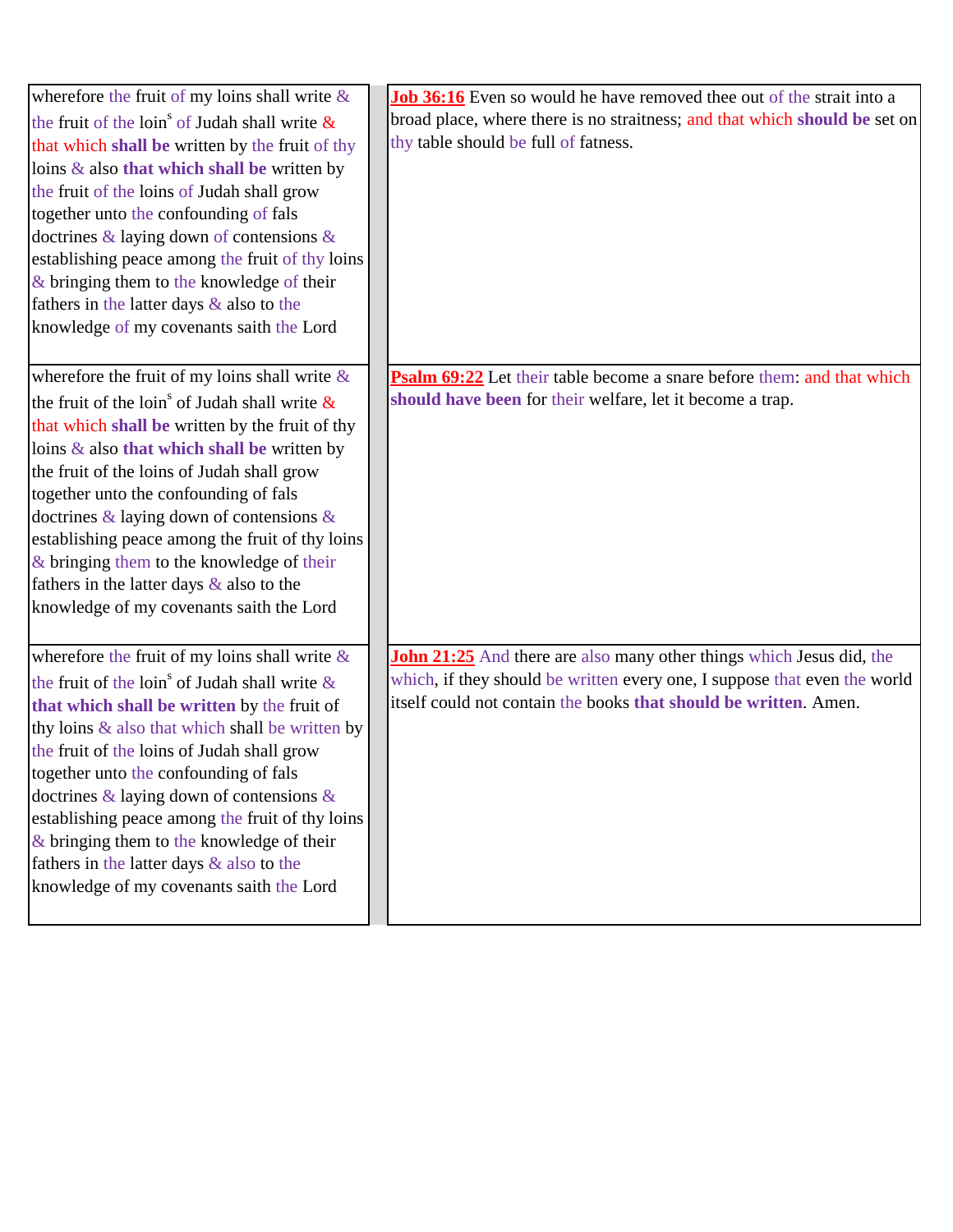| wherefore the fruit of my loins shall write $\&$             | <b>Psalm 102:18</b> This shall be written for the generation to come: and the |
|--------------------------------------------------------------|-------------------------------------------------------------------------------|
| the fruit of the loin <sup>s</sup> of Judah shall write $\&$ | people which shall be created shall praise the LORD.                          |
| that which shall be written by the fruit of thy              |                                                                               |
| loins & also that which shall be written by the              |                                                                               |
| fruit of the loins of Judah shall grow together              |                                                                               |
| unto the confounding of fals doctrines $\&$                  |                                                                               |
| laying down of contensions & establishing                    |                                                                               |
| peace among the fruit of thy loins & bringing                |                                                                               |
| them to the knowledge of their fathers in the                |                                                                               |
| latter days & also to the knowledge of my                    |                                                                               |
| covenants saith the Lord                                     |                                                                               |
|                                                              |                                                                               |
| wherefore the fruit of my loins shall write &                | Jeremiah 17:13 O LORD, the hope of Israel, all that forsake thee shall        |
| the fruit of the loin <sup>s</sup> of Judah shall write $\&$ | be ashamed, and they that depart from me shall be written in the earth,       |
| that which shall be written by the fruit of thy              | because they have forsaken the LORD, the fountain of living waters.           |
| loins & also that which shall be written by the              |                                                                               |
| fruit of the loins of Judah shall grow together              |                                                                               |
| unto the confounding of fals doctrines $\&$                  |                                                                               |
| laying down of contensions & establishing                    |                                                                               |
| peace among the fruit of thy loins & bringing                |                                                                               |
| them to the knowledge of their fathers in the                |                                                                               |
| latter days & also to the knowledge of my                    |                                                                               |
| covenants saith the Lord                                     |                                                                               |
|                                                              |                                                                               |
| wherefore the fruit of my loins shall write &                | Psalm 69:28 Let them be blotted out of the book of the living, and not        |
| the fruit of the loin <sup>s</sup> of Judah shall write $\&$ | be written with the righteous.                                                |
| that which shall be written by the fruit of thy              |                                                                               |
| loins $\&$ also that which shall be written by the           |                                                                               |
| fruit of the loins of Judah shall grow together              |                                                                               |
| unto the confounding of fals doctrines $\&$                  |                                                                               |
| laying down of contensions & establishing                    |                                                                               |
| peace among the fruit of thy loins & bringing                |                                                                               |
| them to the knowledge of their fathers in the                |                                                                               |
| latter days & also to the knowledge of my                    |                                                                               |
| covenants saith the Lord                                     |                                                                               |
|                                                              |                                                                               |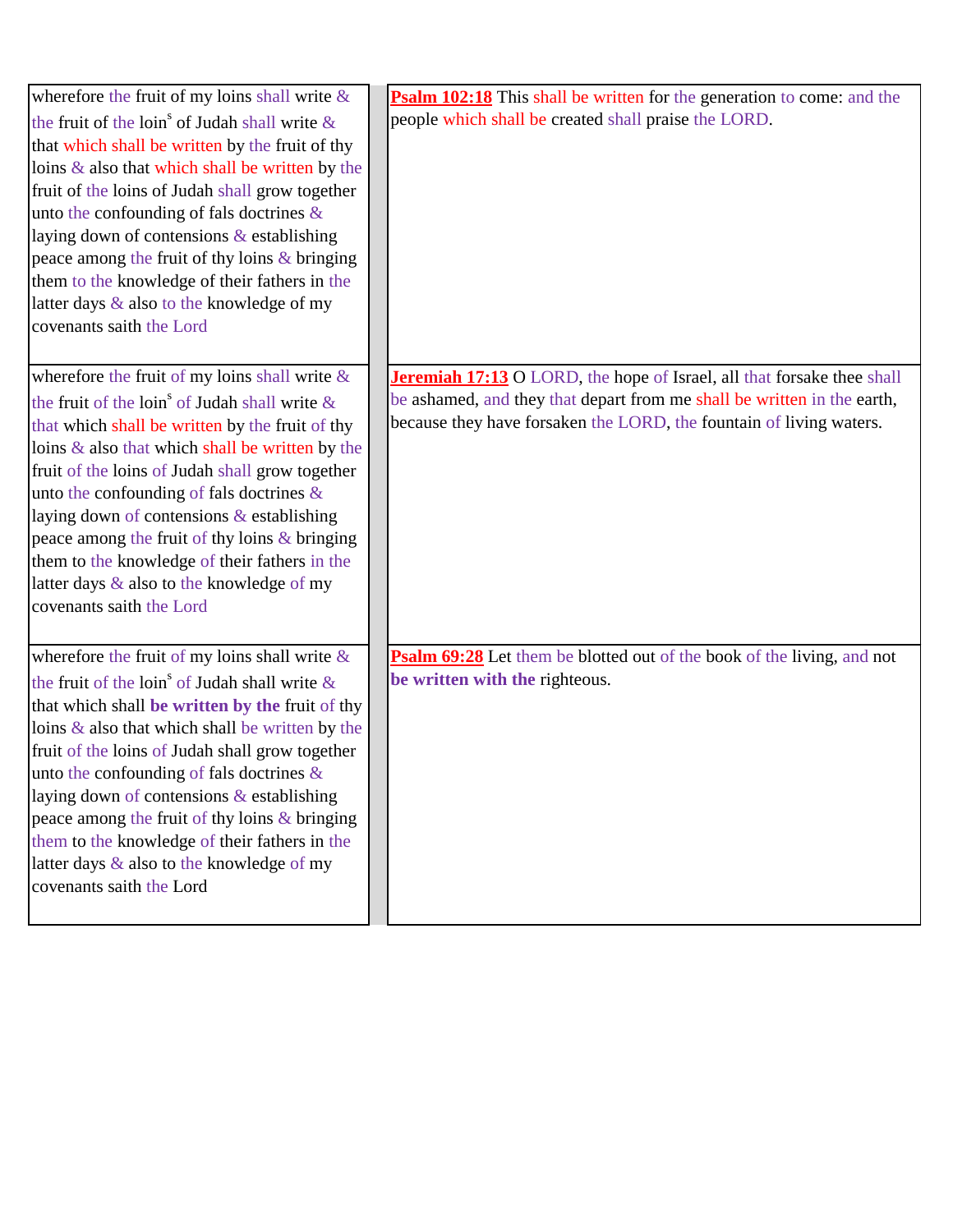| wherefore the fruit of my loins shall write $\&$             | Matthew 2:5 And they said unto him, In Bethlehem of Judaea: for thus          |
|--------------------------------------------------------------|-------------------------------------------------------------------------------|
| the fruit of the loin <sup>s</sup> of Judah shall write $\&$ | it is written by the prophet,                                                 |
| that which shall be written by the fruit of thy              |                                                                               |
| loins $\&$ also that which shall be written by the           |                                                                               |
| fruit of the loins of Judah shall grow together              |                                                                               |
| unto the confounding of fals doctrines $\&$                  |                                                                               |
| laying down of contensions & establishing                    |                                                                               |
| peace among the fruit of thy loins & bringing                |                                                                               |
| them to the knowledge of their fathers in the                |                                                                               |
| latter days & also to the knowledge of my                    |                                                                               |
| covenants saith the Lord                                     |                                                                               |
|                                                              |                                                                               |
|                                                              |                                                                               |
| wherefore the fruit of my loins shall write $\&$             | <b>Luke 18:31</b> Then he took unto him the twelve, and said unto them,       |
| the fruit of the loin <sup>s</sup> of Judah shall write $\&$ | Behold, we go up to Jerusalem, and all things that are written by the         |
| that which shall be written by the fruit of thy              | prophets concerning the Son of man shall be accomplished.                     |
| loins & also that which shall be written by the              |                                                                               |
| fruit of the loins of Judah shall grow together              |                                                                               |
| unto the confounding of fals doctrines $\&$                  |                                                                               |
| laying down of contensions & establishing                    |                                                                               |
| peace among the fruit of thy loins & bringing                |                                                                               |
| them to the knowledge of their fathers in the                |                                                                               |
| latter days & also to the knowledge of my                    |                                                                               |
| covenants saith the Lord                                     |                                                                               |
|                                                              |                                                                               |
| wherefore the fruit of my loins shall write &                | <b>Ezekiel 21:6</b> Sigh therefore, thou son of man, with the breaking of thy |
| the fruit of the $\text{loin}^s$ of Judah shall write $\&$   | loins; and with bitterness sigh before their eyes.                            |
| that which shall be written by the fruit of thy              |                                                                               |
| loins $\&$ also that which shall be written by the           |                                                                               |
| fruit of the loins of Judah shall grow together              |                                                                               |
| unto the confounding of fals doctrines $\&$                  |                                                                               |
| laying down of contensions & establishing                    |                                                                               |
| peace among the fruit of thy loins & bringing                |                                                                               |
| them to the knowledge of their fathers in the                |                                                                               |
| latter days & also to the knowledge of my                    |                                                                               |
| covenants saith the Lord                                     |                                                                               |
|                                                              |                                                                               |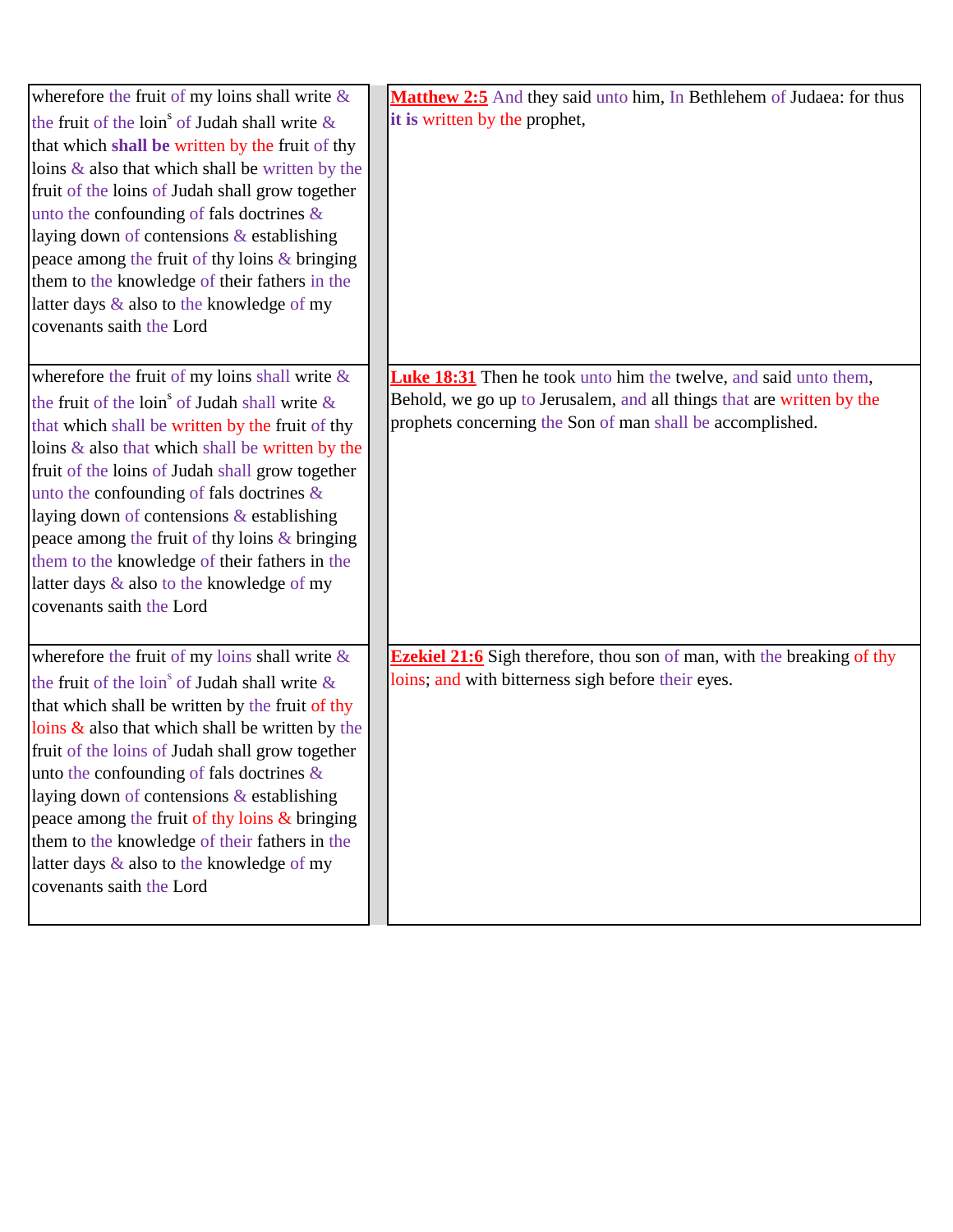| wherefore the fruit of my loins shall write $\&$             | <b>1 Maccabees 8:13</b> Also that, whom they would help to a kingdom,       |
|--------------------------------------------------------------|-----------------------------------------------------------------------------|
| the fruit of the loin <sup>s</sup> of Judah shall write $\&$ | those reign; and whom again they would, they displace: finally, that they   |
| that which shall be written by the fruit of thy              | were greatly exalted:                                                       |
| loins $\&$ also that which shall be written by               |                                                                             |
| the fruit of the loins of Judah shall grow                   |                                                                             |
| together unto the confounding of fals                        |                                                                             |
| doctrines $\&$ laying down of contensions $\&$               |                                                                             |
| establishing peace among the fruit of thy loins              |                                                                             |
| $\&$ bringing them to the knowledge of their                 |                                                                             |
| fathers in the latter days & also to the                     |                                                                             |
| knowledge of my covenants saith the Lord                     |                                                                             |
| wherefore the fruit of my loins shall write $\&$             | <b>Ecclesiasticus 13:18</b> What agreement is there between the hyena and a |
| the fruit of the loin <sup>s</sup> of Judah shall write $\&$ | dog? and what peace between the rich and the poor?                          |
| that which shall be written by the fruit of thy              |                                                                             |
| loins $\&$ also that which shall be written by the           |                                                                             |
| fruit of the loins of Judah shall grow together              |                                                                             |
| unto the confounding of fals doctrines $\&$                  |                                                                             |
| laying down of contensions & establishing                    |                                                                             |
| peace among the fruit of thy loins $&$ bringing              |                                                                             |
| them to the knowledge of their fathers in the                |                                                                             |
| latter days & also to the knowledge of my                    |                                                                             |
| covenants saith the Lord                                     |                                                                             |
| wherefore the fruit of my loins shall write $\&$             | 2 Timothy 3:7 Ever learning, and never able to come to the knowledge        |
| the fruit of the loin <sup>s</sup> of Judah shall write $\&$ | of the truth.                                                               |
| that which shall be written by the fruit of thy              |                                                                             |
| loins $\&$ also that which shall be written by the           |                                                                             |
| fruit of the loins of Judah shall grow together              |                                                                             |
| unto the confounding of fals doctrines $\&$                  |                                                                             |
| laying down of contensions & establishing                    |                                                                             |
| peace among the fruit of thy loins & bringing                |                                                                             |
| them to the knowledge of their fathers in the                |                                                                             |
| latter days & also to the knowledge of my                    |                                                                             |
| covenants saith the Lord                                     |                                                                             |
|                                                              |                                                                             |
|                                                              |                                                                             |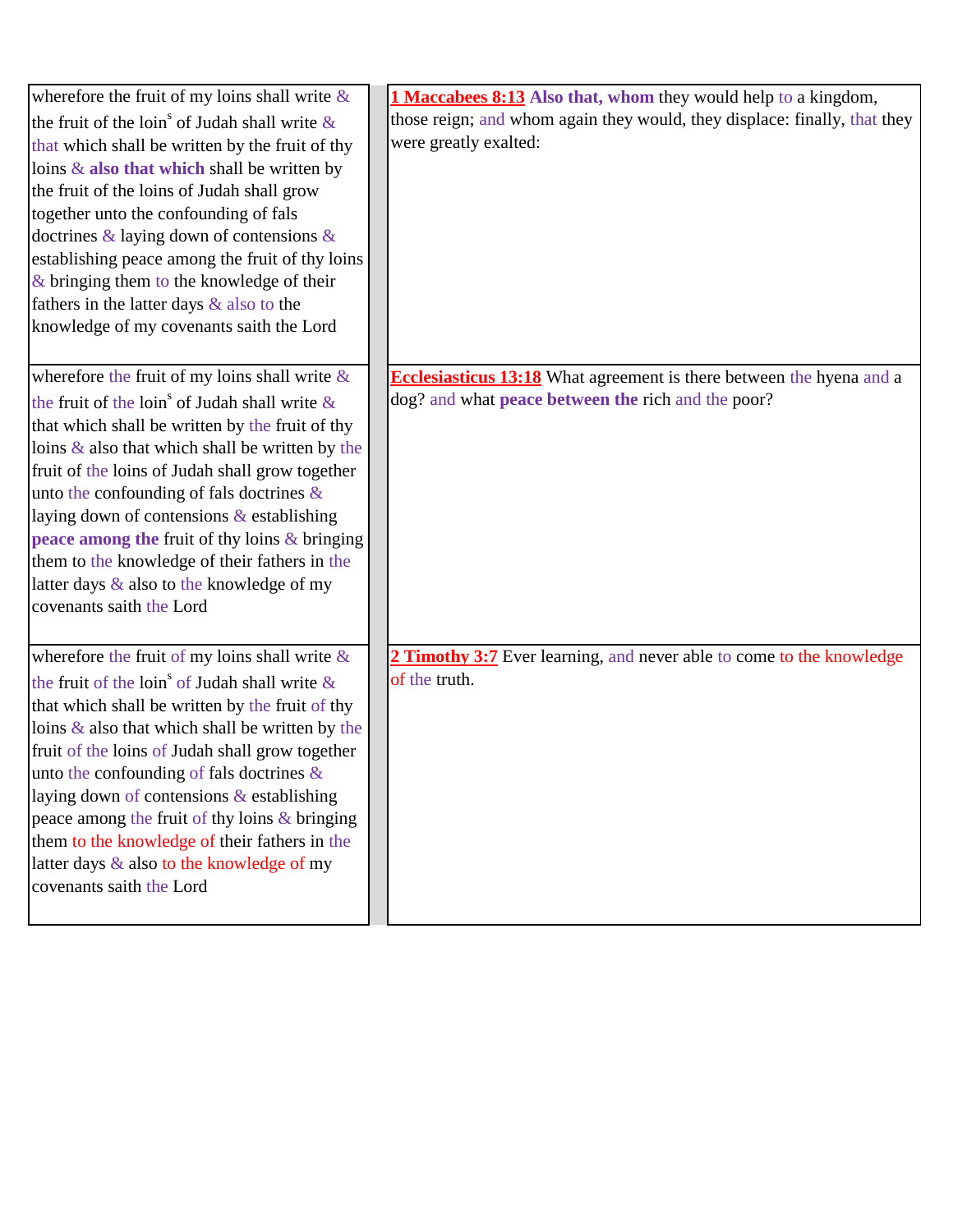| wherefore the fruit of my loins shall write $\&$             | 2 Maccabees 9:11 Here therefore, being plagued, he began to leave off             |
|--------------------------------------------------------------|-----------------------------------------------------------------------------------|
| the fruit of the loin <sup>s</sup> of Judah shall write $\&$ | his great pride, and to come to the knowledge of himself by the scourge           |
| that which shall be written by the fruit of thy              | of God, his pain increasing every moment.                                         |
| loins $\&$ also that which shall be written by the           |                                                                                   |
| fruit of the loins of Judah shall grow together              |                                                                                   |
| unto the confounding of fals doctrines &                     |                                                                                   |
| laying down of contensions & establishing                    |                                                                                   |
| peace among the fruit of thy loins & bringing                |                                                                                   |
| them to the knowledge of their fathers in the                |                                                                                   |
| latter days & also to the knowledge of my                    |                                                                                   |
| covenants saith the Lord                                     |                                                                                   |
|                                                              |                                                                                   |
| wherefore the fruit of my loins shall write $\&$             | <b>Psalm 78:12</b> Marvellous things did he in the sight of their fathers, in the |
| the fruit of the loin <sup>s</sup> of Judah shall write $\&$ | land of Egypt, in the field of Zoan.                                              |
| that which shall be written by the fruit of thy              |                                                                                   |
| loins & also that which shall be written by the              |                                                                                   |
| fruit of the loins of Judah shall grow together              |                                                                                   |
| unto the confounding of fals doctrines &                     |                                                                                   |
| laying down of contensions & establishing                    |                                                                                   |
| peace among the fruit of thy loins & bringing                |                                                                                   |
| them to the knowledge of their fathers in the                |                                                                                   |
| latter days & also to the knowledge of my                    |                                                                                   |
| covenants saith the Lord                                     |                                                                                   |
|                                                              |                                                                                   |
| wherefore the fruit of my loins shall write $\&$             | <b>Ezekiel 38:16</b> And thou shalt come up against my people of Israel, as a     |
| the fruit of the loin <sup>s</sup> of Judah shall write $\&$ | cloud to cover the land; it shall be in the latter days, and I will bring thee    |
| that which shall be written by the fruit of thy              | against my land, that the heathen may know me, when I shall be                    |
| loins $\&$ also that which shall be written by the           | sanctified in thee, O Gog, before their eyes.                                     |
| fruit of the loins of Judah shall grow together              |                                                                                   |
| unto the confounding of fals doctrines $\&$                  |                                                                                   |
| laying down of contensions & establishing                    |                                                                                   |
| peace among the fruit of thy loins & bringing                |                                                                                   |
| them to the knowledge of their fathers in the                |                                                                                   |
| latter days & also to the knowledge of my                    |                                                                                   |
| covenants saith the Lord                                     |                                                                                   |
|                                                              |                                                                                   |
|                                                              |                                                                                   |